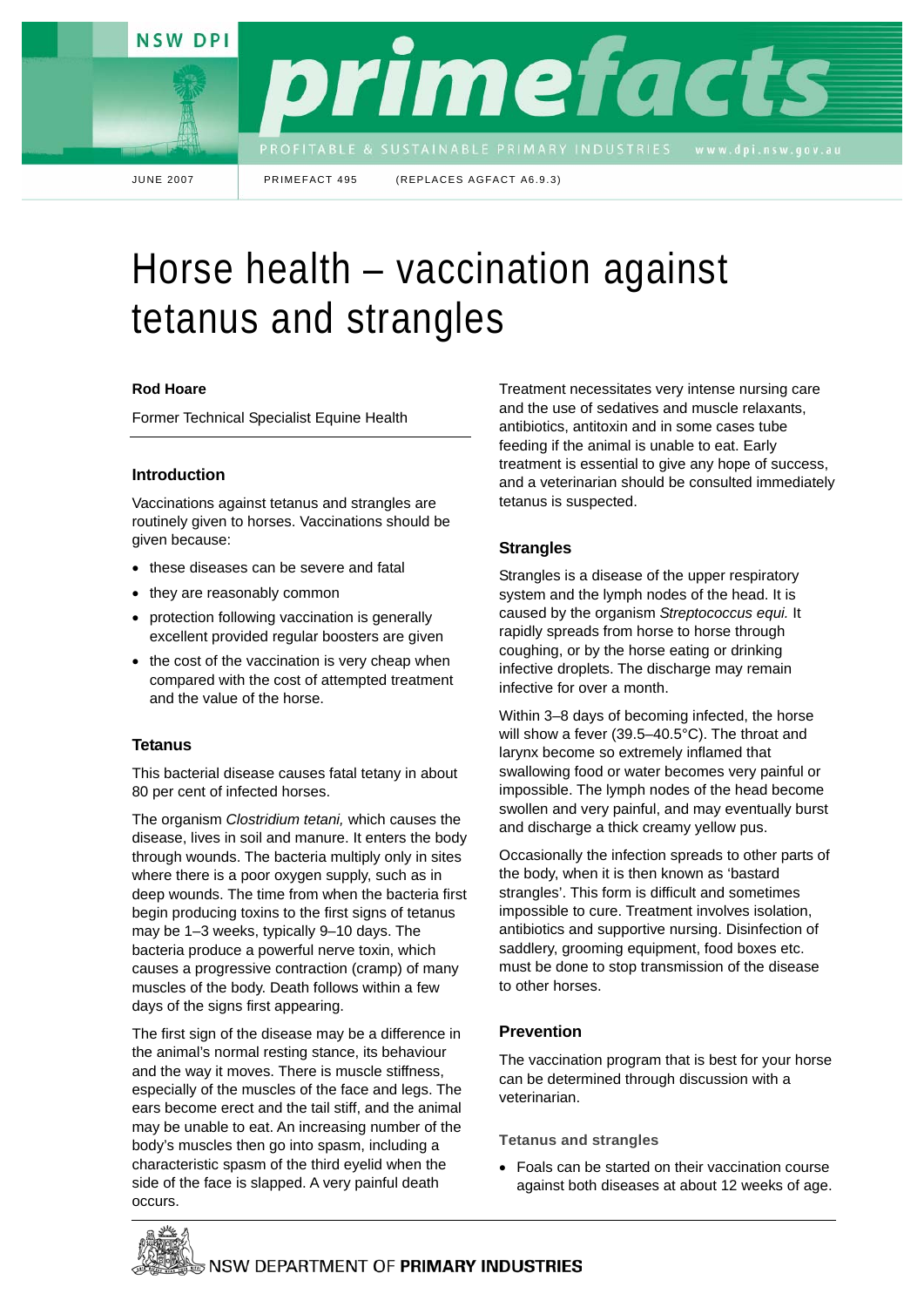- Protection for the first 12 weeks of life occurs if a previously vaccinated mare is given another booster at least 2–6 weeks before foaling.
- Strangles and tetanus both require two or more primary doses at specific time intervals to produce effective immunity (see the chart below, and the information that is supplied with the vaccine).

# **Tetanus**

- All horses should be vaccinated against tetanus because of the widespread occurrence of the organism.
- Boosters with tetanus toxoid should be given at the time of injury, as this gives good immunity after the initial course. Boosters are required at intervals of no longer than 5 years.
- Tetanus antitoxin will give immediate but shortterm protection to injured foals or horses not previously vaccinated with tetanus toxoid. This protection will last at most only about 3 weeks. The tetanus toxoid and antitoxin may be administered at the one time if different injection

sites are used – preferably on different sides of the body.

# **Strangles**

- Strangles is a disease transmitted from horse to horse – animals that remain in isolation are not at risk. Horses attending studs, shows or camps, or those which are away on agistment, are at risk, and epidemics may follow such events. These horses should be vaccinated throughout their life.
- Boosters should be given annually.
- Unfortunately the strangles vaccine is not as effective as the tetanus vaccine. Occasionally the disease occurs in horses which have been vaccinated. However, vaccination is still recommended to reduce risks.
- There is no immediate short-term protection for strangles should an outbreak occur. Seek immediate veterinary attention.

# VACCINATION CERTIFICATE

STRANGLES VACCINE TETANUS TOXOID

PRIMARY COURSE

| VACC. | <b>DATE</b> | <b>SIGNATURE</b> | <b>DATE NEXT</b><br><b>DUE</b> |
|-------|-------------|------------------|--------------------------------|
| 1st   |             |                  |                                |
| 2nd   |             |                  |                                |
| 3rd   |             |                  |                                |

When horses and foals are vaccinated against strangles for the first time, a course of three doses of strangles vaccine should be given with an interval of not less than two weeks between each dose.

As artificial immunity has been shown to wane significantly towards the end of the year of vaccination, all horses should receive annual booster doses.

BOOSTER DOSES

| VACC. | <b>DATE</b> | <b>SIGNATURE</b> | <b>DATE NEXT</b><br><b>DUE</b> |
|-------|-------------|------------------|--------------------------------|
| 1st   |             |                  |                                |
| 2nd   |             |                  |                                |
| 3rd   |             |                  |                                |
| 4th   |             |                  |                                |
| 5th   |             |                  |                                |
| 6th   |             |                  |                                |
| 7th   |             |                  |                                |
| 8th   |             |                  |                                |
| 9th   |             |                  |                                |

#### PRIMARY COURSE

May be administered simultaneously with tetanus antitoxin injection. (Give tetanus toxoid vaccine at different injection site.)

| VACC.           | <b>DATE</b> | <b>SIGNATURE</b> | DATE NEXT<br><b>DUE</b> |
|-----------------|-------------|------------------|-------------------------|
| 1st             |             |                  |                         |
| 2 <sub>nd</sub> |             |                  |                         |

After the initial dose, a period of 9–14 days is required for the development of an effective immunity. If a third (booster) dose is given a year later, long-lasting immunity will ensue. It is advisable, particularly in valuable animals, to repeat the booster dose at approximately 5-year intervals. BOOSTER DOSES

| VACC. | <b>DATE</b> | <b>SIGNATURE</b> | <b>DATE NEXT</b><br><b>DUE</b> |
|-------|-------------|------------------|--------------------------------|
| 1st   |             |                  |                                |
| 2nd   |             |                  |                                |
| 3rd   |             |                  |                                |
| 4th   |             |                  |                                |
| 5th   |             |                  |                                |
| 6th   |             |                  |                                |
|       |             |                  |                                |